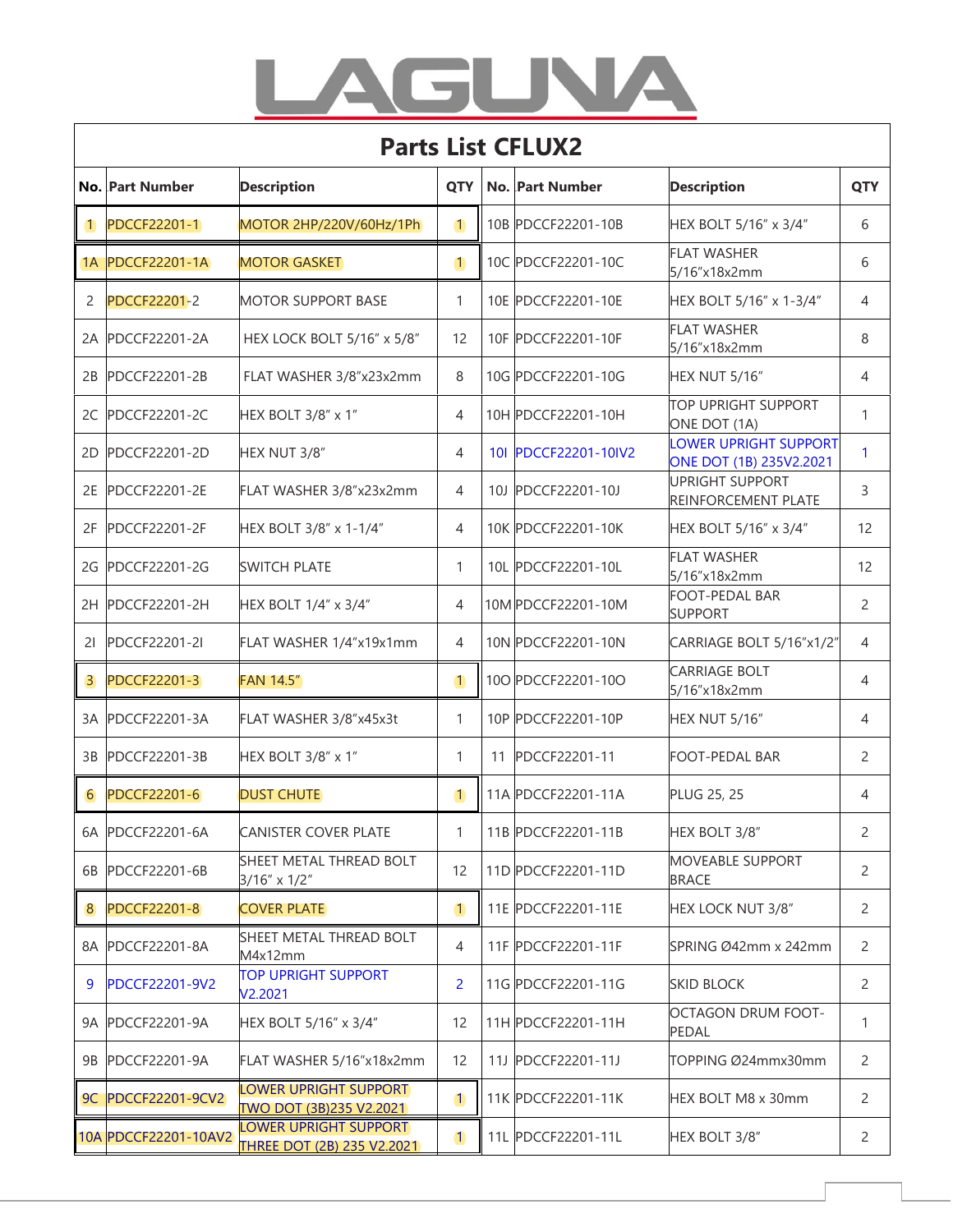## LAGUNA

|                 | <b>No. Part Number</b> | <b>Description</b>                                | <b>QTY</b>     |    | <b>No. Part Number</b> | <b>Description</b>                               | <b>QTY</b>        |
|-----------------|------------------------|---------------------------------------------------|----------------|----|------------------------|--------------------------------------------------|-------------------|
|                 | 11M PDCCF22201-11M     | <b>HEX LOCK NUT 3/8"</b>                          | $\overline{2}$ |    | 16E PDCCF22201-16E     | <b>DRUM CASTER 3"</b>                            | 4                 |
|                 | 11N PDCCF22201-11N     | HEX BOLT 3/8" x 1-1/2"                            | 2              |    | 16U PDCCF22201-16U     | HEX BOLT 5/16" x 3/4"                            | 16                |
|                 | 110 PDCCF22201-110     | <b>HEX LOCK NUT 3/8"</b>                          | $\overline{2}$ |    | 16F PDCCF22201-16F     | <b>FLAT WASHER</b><br>5/16"x18x2mm               | 32                |
|                 | 12 PDCCF22201-12V2     | <b>TRIANGULAR SUPPORT PLATE</b><br>V2.2021        | $\overline{2}$ |    | 16G PDCCF22201-16G     | <b>HEX NUT 5/16"</b>                             | 16                |
|                 | 12A PDCCF22201-12A     | HEX BOLT 5/16" x 1-3/4"                           | 4              |    | 16H PDCCF22201-16HV2   | <b>OCTAGON DRUM BACK</b><br><b>PANEL V2.2021</b> | $\mathbf{1}$      |
|                 | 12B PDCCF22201-12B     | FLAT WASHER 5/16"x18x2mm                          | 8              |    | 16K PDCCF22201-16K     | <b>LEFT SIDE PLATE</b>                           | 1                 |
|                 | 12C PDCCF22201-12C     | <b>HEX NUT 5/16"</b>                              | 4              |    | 16L PDCCF22201-16L     | <b>RIGHT SIDE PLATE</b>                          | 1                 |
| 13 <sup>°</sup> | PDCCF22201-13          | <b>LOWER SUPPORT PLATE</b>                        | $\overline{2}$ |    | 16M PDCCF22201-16M     | CARRIAGE BOLT 1/4" x 1/2"                        | 6                 |
| 14              | PDCCF22201-14V2        | PLASTIC BAG Ø610 x 1200mm                         | 3              |    | 16N PDCCF22201-16N     | <b>FLAT WASHER</b><br>1/4"x19x2mm                | 6                 |
|                 | 15 PDCCF22201-15       | <b>BASE</b>                                       | $\mathbf{1}$   |    | 160 PDCCF22201-16O     | HEX NUT 1/4"                                     | 6                 |
|                 | 15A PDCCF22201-15A     | HEX BOLT 3/8" x 3/4"                              | 6              |    | 16P PDCCF22201-16PV2   | <b>OCTAGON DRUM BASE</b><br><b>PANEL V2.2021</b> | $\mathbf{1}$      |
|                 | 15B PDCCF22201-15B     | FLAT WASHER 3/8" x 23 x 2mm                       | 6              |    | 16R PDCCF22201-16RV2   | <b>WINDOW V2.2021</b>                            | $\mathbf{1}$      |
|                 | 15C PDCCF22201-15C     | <b>SWIVEL CASTER 4"</b>                           | $\overline{c}$ |    | 16S PDCCF22201-16S     | TRUSS HEAD PHILIPS FLAT<br>POINT SCREWS M3 x 6mm | 22                |
|                 | 15D PDCCF22201-15D     | FLAT WASHER 5/16"x18x2mm                          | 16             |    | 16T PDCCF22201-16T     | CAP NUT M3                                       | 22                |
|                 | 15E PDCCF22201-15E     | HEX BOLT 5/16" x 3/4"                             | 16             |    | 16Q PDCCF22201-16Q     | THREAD BOLT M4 x 12mm                            | 10                |
|                 | 15F PDCCF22201-15F     | HEX BOLT 5/16" x 3/4"                             | 4              | 17 | PDCCF22201-17          | <b>INTAKE CYLINDER</b>                           | 1                 |
|                 | 15G PDCCF22201-15G     | FLAT WASHER 5/16"x18x2mm                          | 4              |    | 17A PDCCF22201-17A     | HEX BOLT 5/16" x 5/8"                            | 4                 |
|                 | 15H PDCCF22201-15H     | RIVET NUT 1/4"                                    | 2              |    | 17B PDCCF22201-17B     | <b>FLAT WASHER</b><br>5/16"x18x2mm               | 4                 |
|                 | 15I PDCCF22201-15I     | RIVET NUT 3/8"                                    | 6              |    | 18 PDCCF22201-18       | <b>CYCLONE BARREL</b>                            | 1                 |
|                 | 15J PDCCF22201-15J     | RIVET NUT 5/16"                                   | 5              |    | 18A PDCCF22201-18A     | HEX BOLT 5/16" x 3/4"                            | 12                |
|                 | 15K PDCCF22201-15K     | SWIVEL CASTER W/BRAKES 4"                         | 2              |    | 18B PDCCF22201-18B     | FOAM TAPE 3 x 6mm x<br>10M                       | 1                 |
|                 | 16 PDCCF22201-16V2     | <b>OCTAGON DRUM FRONT</b><br><b>PANEL V2.2021</b> | $\mathbf{1}$   |    | 18D PDCCF22201-18D     | <b>CYCLONE FUNNEL</b>                            | 1                 |
|                 | 16A PDCCF22201-16A     | <b>FLAT HEAD PHILIP BOLT</b><br>5/16"x3/4"        | $\overline{4}$ |    | 18E PDCCF22201-18E     | FLAT WASHER 5/16"x18x2t                          | 12                |
|                 | 16B PDCCF22201-16B     | <b>HANDLE</b>                                     | $\overline{2}$ |    | 18F PDCCF22201-18F     | HEX BOLT 5/16" x 3/4"                            | $12 \overline{ }$ |
|                 | 16C PDCCF22201-16C     | FLAT WASHER 5/16"x23x2mm                          | $\overline{4}$ |    | 18G PDCCF22201-18G     | <b>FLAT WASHER</b><br>5/16"x18x2mm               | 24                |
|                 | 16D PDCCF22201-16D     | <b>HEX NUT 5/16"</b>                              | $\overline{4}$ |    | 18H PDCCF22201-18H     | HEX NUT 5/16"                                    | 12                |